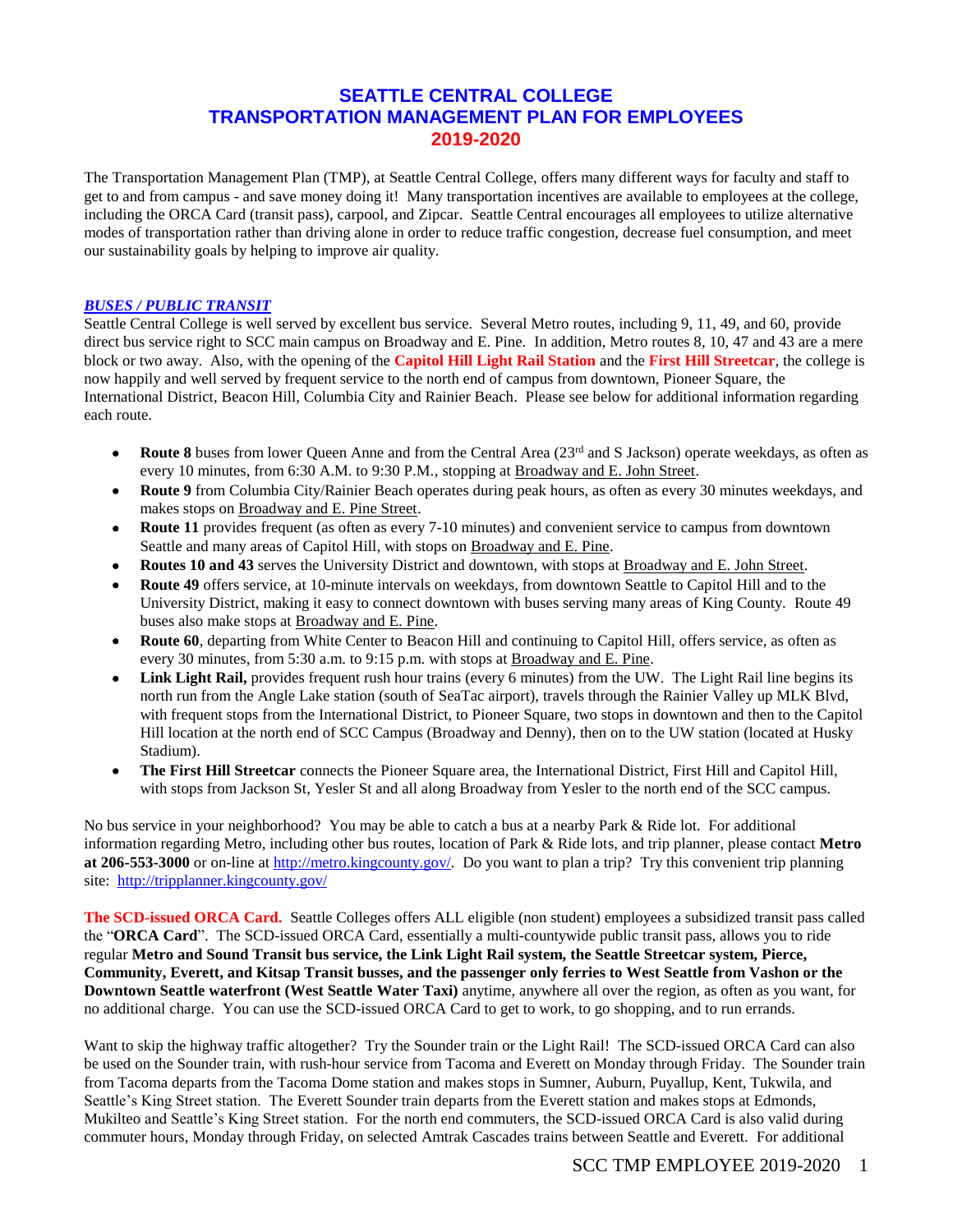information regarding Sounder train, please contact Sound Transit at [http://www.soundtransit.org.](http://www.soundtransit.org/) The Central Link Light Rail runs from Seatac Airport all the way to Capitol Hill, with stops in Rainier Beach and the Central District along MLK Avenue and Beacon Hill, International District, SODO and Pioneer Square, downtown and Capitol Hill, with its final destination being Husky Stadium at the UW campus. During rush hour the trains run every 6 minutes!

**How much does the SCD-issued ORCA Card cost?** As an employee you are eligible to receive the SCD-issued ORCA Card for \$51 per quarter!!!. All you have to do is participate in our transportation management plan by paying an additional nominal TMP fee of \$10 each quarter (or \$1.67 per paycheck). That adds up to a total of \$20.34 per month to commute.

**Where and how to pick up the ORCA Card?** Permanent employees of the college, including classified staff, full-time and continuing faculty (at 50% of employment and higher), administrators and managers, have the option of paying for the TMP fee and SCD-issued ORCA Card through payroll deduction. In addition, with the advent of the new technology for the SCDissued ORCA Card, for all FT staff on payroll deduction for the ORCA Card, **it is not necessary to pick up the card every quarter! The card you have works until you decide you do not want it anymore! Please visit this web page to sign up for the card:<http://seattlecentral.edu/transportation/orca.php> and click on the tab that says "Employee ORCA payroll deduction".** Once completed you would pick up the card in room BE1143

Please contact Jeff Keever [\(jeff.keever@seattlecolleges.edu\)](mailto:jeff.keever@seattlecolleges.edu) in Transportation Services Office, room BE1143, Anthony Gonzalez at 206-934-3202 (Anthony.gonzalez@seattlecolleges.edu), or Deanna Maki [\(Deanna.maki@seattlecolleeges.edu\)](mailto:Deanna.maki@seattlecolleeges.edu) at 206-934-6932 if you have any questions. Or just call our main hotline number at 206-934-3202. *For transportation purposes, a permanent employee is defined as an employee who is eligible for all fringe benefits, including medical and vacation.*

**IMPORTANT FOR FACULTY WHO** *DO NOT* **TEACH DURING THE SUMMER***:* If you are signed up for payroll deduction of the ORCA card, and you do NOT wish to use the card during the summer months when you are not teaching, it is vital that you cancel your payroll deduction for this before the end of Spring Quarter. If you wish to continue using the card during the summer, even though you are not teaching, the entire amount of the ORCA card deduction for the whole summer will be deducted from your June 25 paycheck. Please see your Transportation Coordinator for more details.

Temporary and part-time employees, including hourly staff and quarterly faculty, can pay the TMP fee and ORCA Card fee at the Campus Cashier and pick up the pass from the cashiers. Please make sure to complete a quarterly transportation application prior to going the cashier window. NOTE: Student employees are NOT eligible to participate in the employee TMP. If you are a student/employee taking 6 or more credit hours of classes, you must participate under the student plan.

#### **IMPORTANT PAYROLL DEDUCTION INFORMATION!!!**

If you are signed up for payroll deduction for the SCD-issued ORCA card, it is important to note that if you no longer wish for this deduction you MUST submit a cancellation form. To do so, please visit the same web page as noted above and click on "cancel my deduction". **This is the only way to stop the payroll deduction for this**. The ORCA Card deduction may be cancelled any time, in which case the employee would be required to turn in their SCD-issued ORCA Card, and would not receive one again unless they decide to reinstate the payroll deduction for this. For Hourly staff, the quarterly ORCA Card is non-refundable.

Additional Benefits: All permanent employees registered in the TMP program as non-drive alone participants are eligible for the *12 Free Parking Vouchers* and the *Home Free Guarantee.* The Parking Vouchers allow an employee to park up to 12 free days on campus each quarter. The Home Free Guarantee offers a free ride home to eligible employees in cases of unexpected emergency. Please see respective sections on *Parking Vouchers* and *Home Free Guarantee* for additional information. Non-permanent employees are eligible for the parking vouchers but not the Home Free Guarantee.

#### *Washington State Ferries*

If you ride the Washington State Ferries as a walk-on passenger, bike rider, or a passenger in either a carpool or vanpool, you are eligible to receive up to *\$58 per month of subsidy* on your ferry pass. Please contact Transportation Services Office for reimbursement information. For those employees who use Pierce, Community, Everett, or Kitsap Transit to get to and from work, GOOD NEWS!! Your SCD-issued ORCA Card covers these transit agencies!!!

The public transit subsidy benefit is available to **permanent employees only**. You must still participate in the TMP program (\$10 quarterly fee) to be eligible for the subsidy. The subsidy is provided in lieu of you receiving the SCD-issued ORCA Card. You **CANNOT** receive both an ORCA Card and the monthly subsidy. This subsidy is offered ONLY to those employees who use public transit as a normal mode of commute to and from work. Employees who regularly drive or those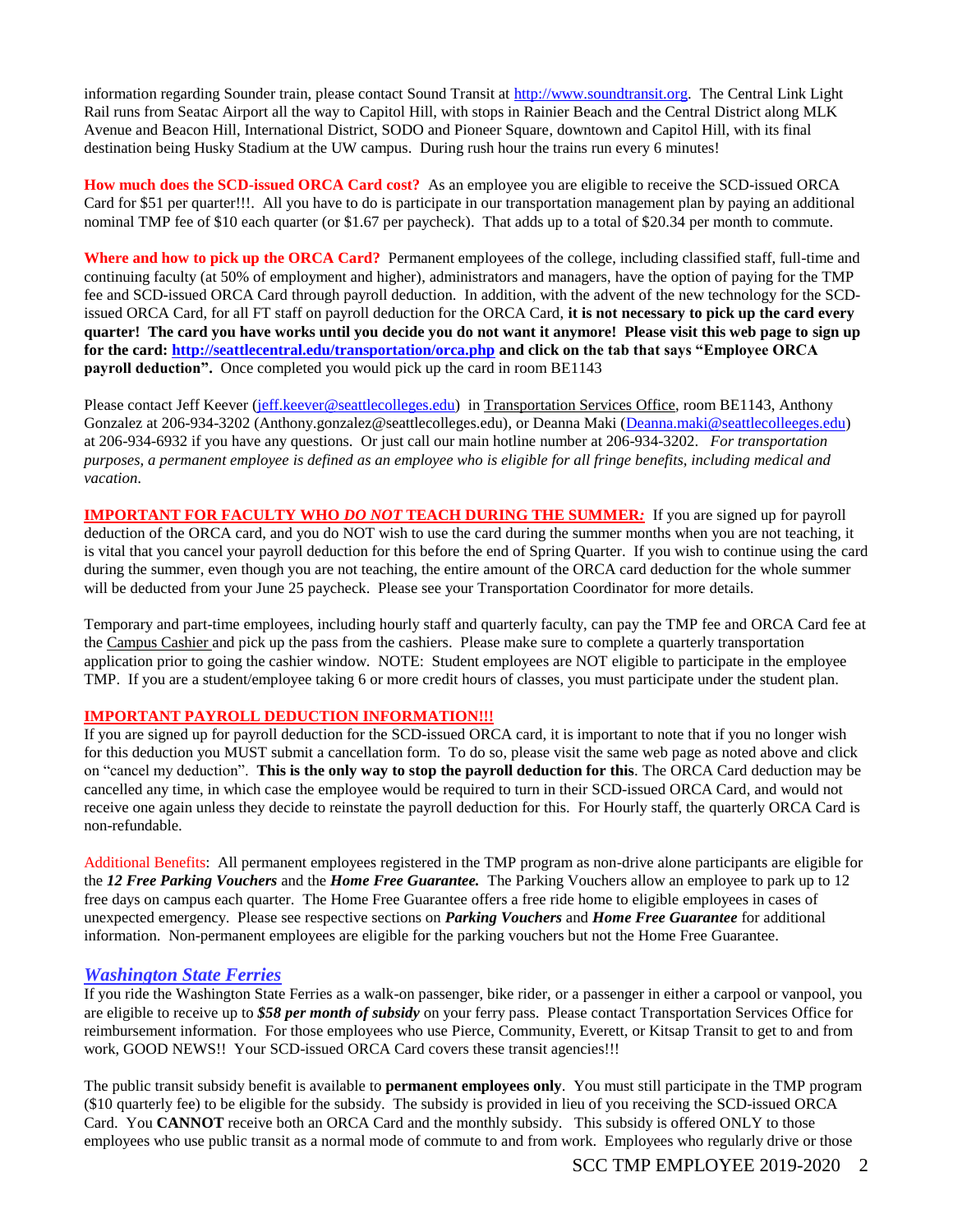with a parking permit are NOT eligible for subsidy reimbursement. IMPORTANT: We advise any Ferry riders to NOT load an SCD-issued ORCA Card with the Ferry portion, but rather to purchase a separate, personal ORCA Card for this use.

**Additional benefits**. All permanent employees, registered in the TMP program as **non-driving** participants, are eligible for *12 Free Parking Vouchers* and the *Home Free Guarantee*. The Parking Vouchers allow an employee to park up to 12 free days on campus each quarter. The Home Free Guarantee offers a free ride home to eligible employees in cases of unexpected emergency. Please see respective sections on *Parking Vouchers* and *Home Free Guarantee* for additional information.

#### *WALKERS & BIKE RIDERS*

You represent the cleanest mode of commute. When you walk or ride your bike to work, not only you are doing your part to reduce traffic congestion and pollution but you are also getting a great workout. All permanent employee walkers and bike riders are eligible to participate in the TMP program (\$10 quarterly fee).

**Additional benefits** The College may provide bike lockers to **permanent** employee bike riders participating in the TMP (\$10 fee). You can safely lock up your bicycle, stow away other belongings like helmet, and back pack. Do you need a place to shower after your bike ride? The college offers shower facilities in the Student Activity Center for employee bike riders, during operating hours. Please contact Transportation Services Office for additional information. This benefit requires you to have an employee ID badge, obtainable at the Cashier's Office for \$5, and to have us register your name with the Fitness Center.

Again, all permanent employees, registered in the TMP program as non-driving participants, are eligible for the *12 Free Parking Vouchers* and the *Home Free Guarantee.* The Parking Vouchers allow an employee to park up to 12 free days on campus each quarter. The Home Free Guarantee offers a free ride home to eligible employees in cases of unexpected emergency. Please see respective sections on *Parking Vouchers* and *Home Free Guarantee* for additional information.

#### *CARPOOLS*

**Permanent employees**, who carpool to campus or the surrounding vicinity, are eligible for a *discounted parking permit*. The current carpool-parking rate for employees is **\$91.50 per quarter**. Each carpool requires a minimum of two persons, commuting together for at least 50 percent of the carpool's longest individual commute distance. Registered carpool participants must be of driving age to qualify under the Commute Trip Reduction Law. Members of the carpool must be carpooling to Seattle Central campus or the surrounding vicinity at least four (4) days per week. An employee of the college must be registered as the primary driver of the carpool to be eligible for all carpool benefits, including the discounted parking permit. The carpool passenger may be another Central employee, a student, or any other individual meeting the carpool criteria as stated above. Only Central employees, however, are eligible for all carpool benefits. NOTE: The primary employee carpool driver is automatically registered in the TMP program (\$10 fee).

Permanent employees of the college, including classified staff, full-time and continuing faculty (at 50% of employment or higher), administrators and managers, have the option of paying for the parking fee through payroll deduction. Please contact Transportation Services Office in room **BE1143** to complete an application and receive the parking permit. *For transportation purposes, a permanent employee is defined as an employee who is eligible for all benefits, including medical and vacation*.

**Carpool matching with Zimride!** Beginning Fall of 2017, staff and students have the option to find a carpool driver or passenger using the Seattle Colleges Zimride account[, www.zimride.com/seattlecolleges](http://www.zimride.com/seattlecolleges) . From this site, staff can create an account, log in and post rides. The site provides automatic matching, and the staff may choose their options. Whether staff are looking for a regular commute or simply a one day ride, Zimride offers multiple options. Give it a try!

#### **Additional carpool benefits**

If you are the passenger in a carpool as an employee at Central, you have the option of receiving an ORCA Card (for \$51). In addition, any Central employee **carpool passenger** is eligible to receive the *Parking Vouchers* for 12 FREE parking days per quarter (see Parking Vouchers section below). Carpool parkers in the Harvard Ave. garage may also park in the carpool section, located just inside the entrance of the garage to the left as you enter the garage, making it more convenient for you to enter and exit the parking garage.

All employees are encouraged to contact Transportation Services Office for on-campus carpool match service. If you are interested in carpooling with an external/outside individual, a FREE ride match service is available from Metro. For additional information, please contact Metro at 206-625-4500 or online at [http://www.rideshareonline.com.](http://www.rideshareonline.com/)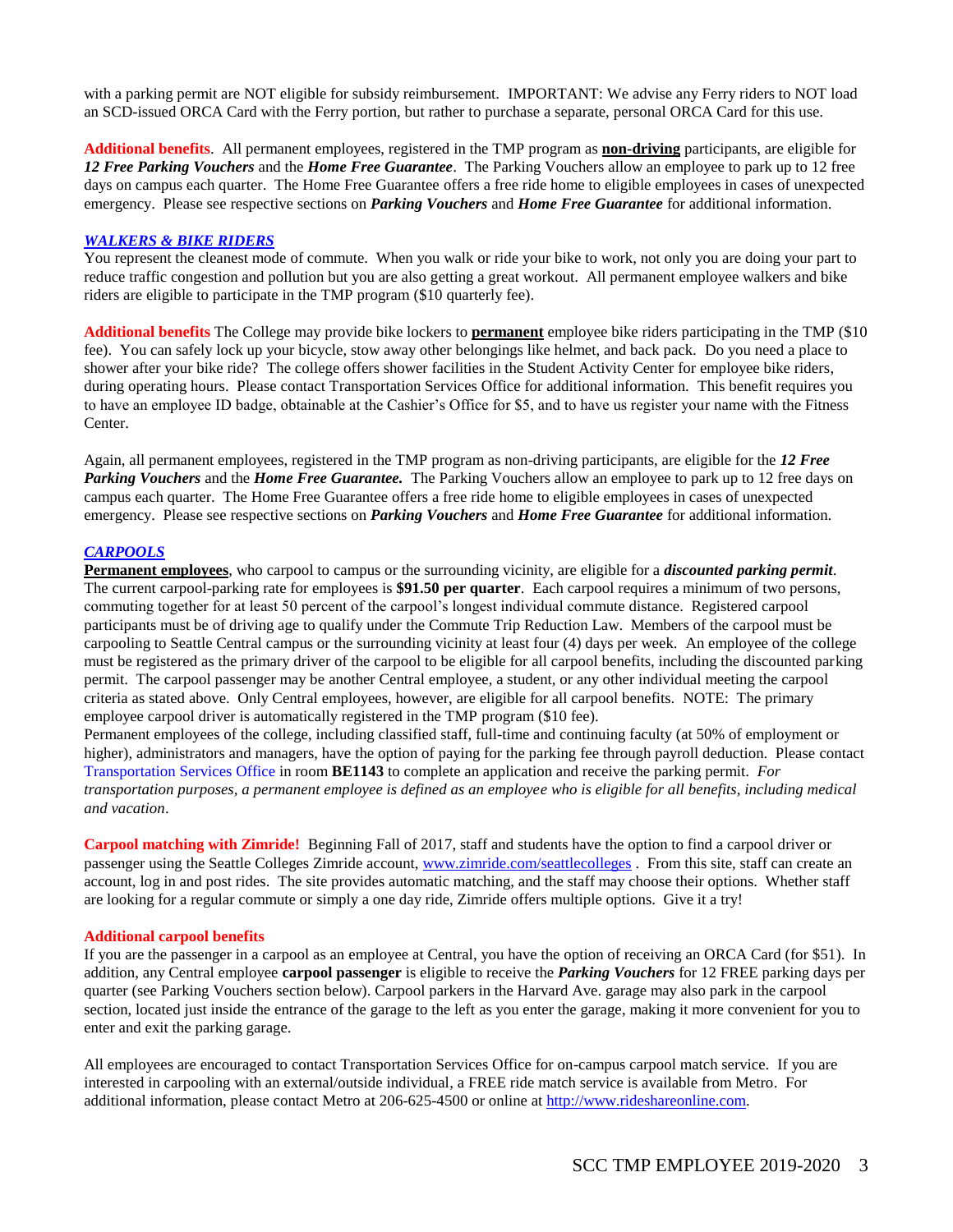#### *VANPOOLS*

Vanpools are a convenient, comfortable, and affordable way to commute for people who do not have bus service or access to a vehicle. Metro provides the van to a group of 5 to 15 commuters who share their ride and pay a fixed fare. For additional vanpool information, please contact Metro at **206-625-4500** or on-line at [http://www.rideshareonline.com.](http://www.rideshareonline.com/) If a Central permanent employee is the driver of the vanpool, that employee may receive the discounted parking rate for "Carpool" driver. All campus carpool rules and regulations will apply for vanpool parking. Please contact Transportation Services Office for more information or to register as a vanpool participant.

Permanent employees who participate in the TMP program, **who are not the Vanpool driver**, are eligible to receive up to **\$58 of subsidy per month** for vanpool fare. The subsidy is provided in lieu of you receiving an SCD-issued ORCA Card or SCD-issued parking permit.

#### *PARKING FOR SINGLE OCCUPANT VEHICLES*

Seattle Central College has limited parking space available to single occupancy vehicles (regular parking). Current parking rates, based on percentage of employment, for regular parking are as follows:

| 0.0 % to 33.9 % of full-time  | \$54.00 per quarter   |
|-------------------------------|-----------------------|
| 34.0 % to 50.0 % of full-time | $$80.75$ per quarter  |
| 50.1 % to 66.9 % of full-time | $$108.00$ per quarter |
| $67.0\%$ or more of full-time | $$162.00$ per quarter |

All Seattle Central College staff that purchase parking permits are able to use their permits to park at any of the Seattle Community College campuses (North, South, SVI). There are five separate lots that staff may use:

- 1609 Harvard Ave (corner of Pine and Harvard, the Harvard Parking Garage) is the largest lot, with special reserved spaces, and many carpool spaces
- 1701 Broadway (just north of campus along Broadway, the Streetcar stop)
- Underground parking at the Science and Math building, entrance on Harvard (reserved parking only, requires an enabled keycard)
- Underground parking at the Walgreens (entrance on Broadway); requires the purchase of a special key fob for entrance

#### *RESERVED PARKING AT SEATTLE CENTRAL/SIEGAL CENTER*

Reserved parking is limited to the row of spaces in the Harvard Garage immediately to the right as you enter the garage, as well as the lower level garage at the Science and Math building. Current reserved parking rates are as follows (no discounts for less than fulltime percentage of employment):

| Regular | \$261.75 per quarter |
|---------|----------------------|
| Carpool | \$195.75 per quarter |

**Payroll deduction option:** Permanent employees of the college, including classified staff, full-time and continuing faculty (at 50% of employment or higher), administrators and managers, have the option of paying for the parking fee through payroll deduction. A portion of the parking fee  $(1/6<sup>th</sup>$  of the quarterly fee) is deducted each time you get a paycheck. Please contact Transportation Services Office in room **BE1143** or at **206-934-3202** to complete an application and parking permit. The permit application is now found online: [\(http://seattlecentral.edu/transportation/employee-parking.php\)](http://seattlecentral.edu/transportation/employee-parking.php) *For transportation purposes, a permanent employee is defined as an employee who is eligible for all fringe benefits, including medical and vacation.* NOTE: All employees purchasing a parking permit are required to participate in the TMP program. You will be charged \$10 per quarter in addition to the quarterly parking fee.

**For PT Faculty who are on the Priority Hire list:** You are also eligible for payroll deduction of your parking permits. Please be aware that if your percentage of employment changes, you will need to make the appropriate changes to your records with the Transportation Department. We have no way to track these changes unless you tell us. If your percentage of employment drops below 50%, you should opt for the Quarterly payment option, and purchase your parking permit at the Cashier's Office.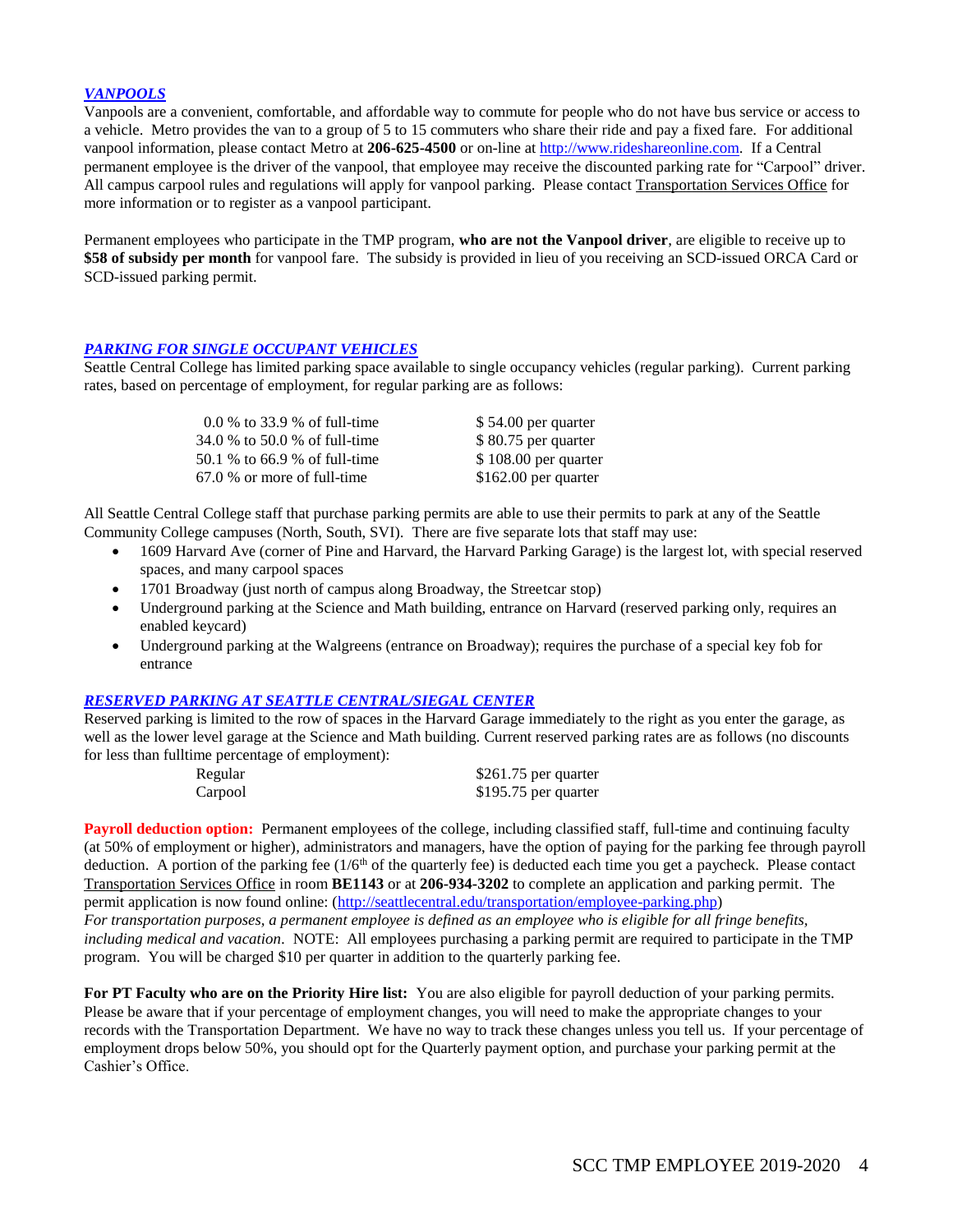### **Important! No employees may purchase BOTH a parking permit and an SCD-issued ORCA Card in the same quarter.**

**Quarterly payment option:** Temporary and part-time employees including hourly staff and quarterly faculty, can pay the parking fee at the Campus Cashier, and receive a parking permit directly from the cashier. Please make sure to complete a quarterly transportation application (available online here: [Quarterly Payment option\)](http://seattlecentral.edu/transportation/parking/employee-parking/index.php) prior to going the cashier window. These employees will also pay the \$10 TMP fee.

NOTE: **Student** employees (those who are enrolled for 6 or more credit hours) are NOT eligible to participate in the EMPLOYEE parking program.

#### *PRE-TAX OPTION FOR PAYROLL DEDUCTIONS*

All benefits eligible employees can now have their parking and ORCA Card fees deducted on a PRE-TAX basis. This option allows you to payroll deduct your fees on a pre-tax basis. You must elect whether or not to deduct your fees from your pretax income. When you elect to payroll deduct on a pre-tax basis, it reduces your taxable income. This allows you to realize savings in Federal income taxes, Social Security, and Medicare. Please be aware, however, that tax laws do not allow for a refund of the pre-tax parking or ORCA Card fees once deducted.

**Important: If you know that you will not be working a quarter (for faculty, this means especially summer quarter), it is always a good idea to cancel your parking or ORCA Card deductions before you leave for the Summer, then reinstate these when you return in the Fall, particularly if you think you might be receiving some kind of stipend or payment during this time (for example, if you are teaching JUST an online course).** You alone are responsible for the deductions that occur from your paycheck—please review your deductions regularly.

#### *PARKING VOUCHERS*

ALL employees including hourly employees, who registered in the TMP program as **non-driving** participants, are eligible for the *Parking Vouchers*. The Parking Vouchers allow en eligible employee to park for up to 12 free days on campus each quarter. The vouchers allow you the flexibility to drive and park on campus on those days that you need your car for personal errands, appointments, etc. Please contact Transportation Services Office to register for and pick up the vouchers.

### *ADDITIONAL PARKING VOUCHERS*

Additional vouchers (up to 12 per quarter) may be purchased as well. To purchase the additional vouchers, employees must first visit the Transportation office in BE1143. Please remember that the vouchers expire at the end of every quarter. These vouchers can be purchased in groups of either 6 or 12, and the price per voucher is \$5. This means that 6 will equal \$30 and 12 will be \$60. No more than 12 additional vouchers may be purchased in any one quarter.

#### *HOME FREE GUARANTEE (EMERGENCY RIDE HOME)*

What happens if you have taken the bus, carpool (passenger only), walk, or ride your bike to work - and then there is an emergency and you have to get home fast? **NO PROBLEM!** If an emergency comes up during work hours - such as an illness (personal or family member) or a missed ride, Seattle Central will pay for your taxicab home (or to a daycare address), for up to 60 miles one-way trip. You may use the Home Free Guarantee up to two (2) times per quarter.

The Home Free Guarantee benefit is only available to permanent employees participating in the TMP program. When you need to use your Home Free Guarantee, just contact the Transportation Services Office at **206-934-3202** during normal office hours. When calling for the emergency ride home, please be prepared to:

- state the nature of your emergency,
- how you got to work that day (bus, carpool passenger, etc.)

**You will be required to arrange your own taxi ride home and to pay up front for your trip**. Upon completion of the trip, please make sure to get a receipt from the taxi driver, and then when you return to work please make sure to stop by the Transportation office in BE1143 to complete the trip reimbursement form.

*\*\*\*\*Please note that unexpectedly working late can no longer be used as a reason for requesting an emergency ride home under our TMP. Please contact your department administrator if you require reimbursement for this.*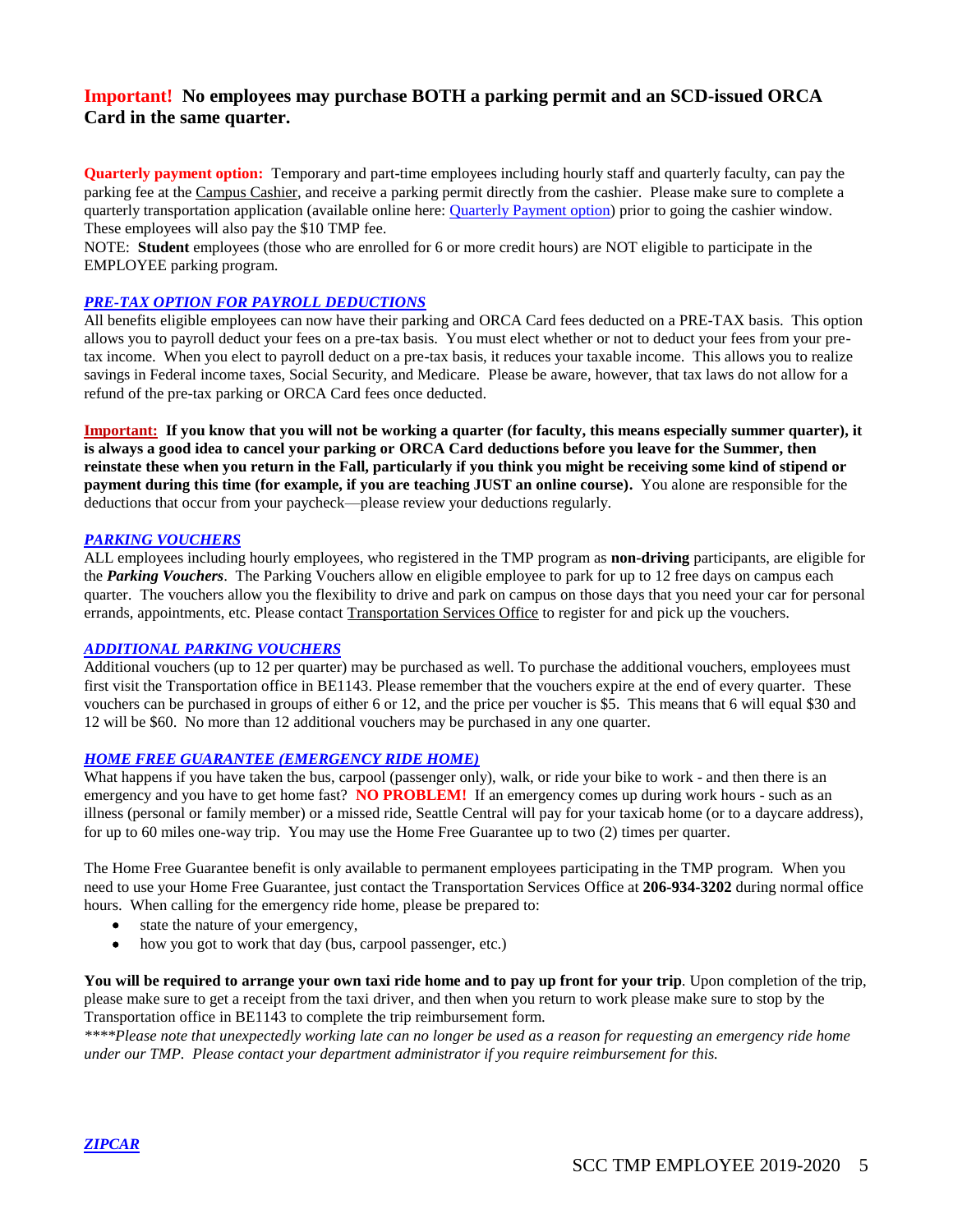Want a better reason to leave your car home and try an alternative mode of commute to work? All permanent employees, participating in the TMP program as non-driving employees, are eligible for the Zipcar benefit. Zipcar is an affordable and convenient car-sharing program that allows participating members to use selected cars for both personal and business reasons. Seattle Central Community College pays for the cost of membership and the use of the Zipcar for all eligible employees. Once you are approved as a Zipcar member, you can use a Zipcar between the hours of 7:30 AM to 5:30 PM, Monday through Friday, for up to a maximum of six (6) hours per day. If you require access to Zipcar after 5:30pm, you MUST contact Jeff Keever in Transportation for approval, and have your department administrator approval. Please contact **Jeff Keever** in Transportation Services Office for Zipcar application process.

NOTE: Zipcar, a private and for-profit company, is NOT a part of Seattle Central College or Seattle Colleges District. The college pays for the use of their vehicles. Currently, Zipcar has placed many vehicles in the area surrounding Seattle Central College, including three (3) vehicles right on SCC main campus. Your application, once approved by SCC Transportation Services Office, will be forwarded to Zipcar for a driving-record check. Upon approval, Zipcar will send a membership package, including membership key card and usage information, to the campus for you.

#### *FLEX-TIME AND COMPRESSED WORK WEEK*

During the summer months, college employees work a compressed schedule of 4 nine hour shifts and 1 four hour shift on Fridays. Individual departments may decide to put specific staff on compressed schedules throughout the academic year. Staff members must check with their own supervisor to see if this may be an option. In addition, individual departments within SCC may also offers Flex-time schedules to specific individuals, depending upon the circumstances. Flex-time is a system of working in which employees are allowed to choose the hours they work as long as they complete the total number of hours stipulated in their contract. Again, staff members must check with their own supervisor to see if this may be an option.

#### *TELECOMMUTING*

This procedure applies to all exempt and classified staff. A telecommuting arrangement can be initiated upon the employee's request. Supervisors must determine the feasibility of the proposed telecommuting arrangement, then work in conjunction with the employee to come up with a telecommuting agreement. Not all work situations are suitable for telecommuting and not all proposals will be approved.

The Telecommuting Agreement form can be found at the end of this document. Once completed by the employee and approved by the supervisor, the supervisor will keep the original document on file and provide a copy to the employee. Unless otherwise noted, the agreement is valid for one year and eligible for extension thereafter. At any point prior to the expiration date, the supervisor and employee may mutually agree to revisit the agreement and make any changes as necessary.

Telecommuting is limited to a maximum of three days per week. The employee agrees to remain accessible during designated work hours and understands that the supervisor retains the right to modify the agreement on a temporary basis as a result of operational necessity. Employees may be required to report to work on a telecommuting day if required by the supervisor. Subject to supervisor approval, the employee's department may provide the general office supplies needed by the employee to complete job duties. The employee agrees to use SCD-owned property for official college business only. Any property loaned belongs to SCD and must be returned by the end of the same day as the termination of the Telecommuting Agreement. Employees are liable for any intentional damage to loaned equipment and all costs related to the preparation or use of the alternate worksite. The contents of any personal computers used to conduct official college business remains subject to the Washington State Public Records Act and other applicable regulations.

The supervisor may arrange for the employee to connect on the campus network by remote login through the respective IT department. If appropriate, an arrangement for telephone forwarding services may also be considered. Employees will take any precautions necessary to keep proprietary information confidential and prevent unauthorized access to any college system from their alternate worksite.

Telecommuting agreements may be terminated by the supervisor with a minimum of three days' notice. Proposals are reviewed on a case-by-case basis and are approved or denied at the sole discretion of the direct supervisor.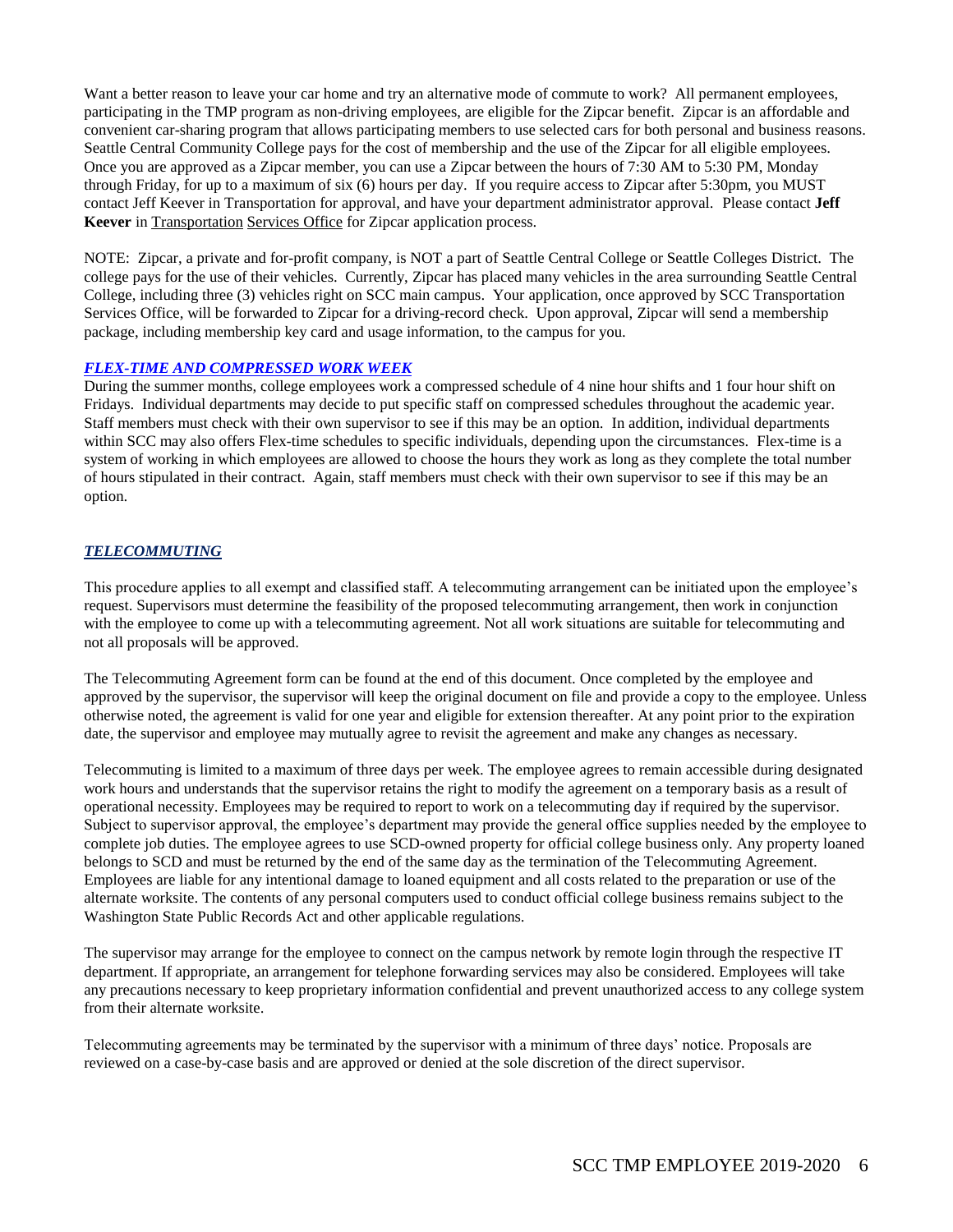#### *CANCELLATION OF TMP*

The payroll deduction of the TMP fee can be cancelled, but any employee who decides to cancel this fee will then not be eligible for ANY of the benefits of the program, including the ability to purchase an SCD-issued ORCA Card, parking, ferry reimbursement; or the ability to receive any of the free perks, such as bike lockers, free showers, parking vouchers, Guaranteed Ride Home, Zipcar.

#### *RESPONSIBILITY*

All transportation benefits, including parking permits and bus passes, issued or provided by Seattle Central College and Seattle Colleges District are **NON-TRANSFERRABLE**. Your pass, (parking, bus pass, parking vouchers) may not be loaned, sold, or otherwise transferred to another person. Please return all issued passes/permits to Transportation Services Office once the student or employee is no longer eligible for such benefits (i.e. leaving the job or College). Since the college and the district must pay for all benefits provided to the employees, unauthorized use or misuse of the TMP benefits results in increased costs and may affect the College's ability to continue funding the benefits and the Transportation Management Plan.

Misuse or abuse of the permits and passes issued or provided by Seattle Colleges may result in suspension of parking and/or bus pass privileges. If the employee or student received financial gains from the act of unauthorized transferring of the permit or pass, Seattle Colleges reserves the right to seek full compensation reimbursement (market rate) from the employee or student for benefits issued, and disclose the name of the employee/student to the campus Safety and Security Office, Transportation Services Office, the Department Dean (or Student Services in the case of a student).

#### *WHY THE TMP?*

The Commute Trip Reduction Law passed by Washington State Legislature and other Seattle City ordinances require all affected employers to encourage employees to find alternatives to drive-alone commuting. The primary purpose of the law, as well as of the local ordinances, is to improve air quality, reduce traffic congestion, and reduce energy consumption. By offering the Transportation Management Plan, as described above, Seattle Central College is complying with the law/ordinances. In addition to complying with the law, the Transportation Management Plan demonstrates our ongoing commitment to being a good neighbor in our community. Traffic congestion and air pollution are problems that will not get better unless everyone is involved in the solutions.

#### *SUMMARY OF TMP BENEFITS/INCENTIVES FOR FULL-TIME, PERMANENT EMPLOYEES*

The TMP fee (\$10) pays for the eligibility of the employee to:

- Purchase the SCD-issued ORCA Card (for \$51)
- Purchase a parking permit/carpool parking permit (price varies)
- Receive Ferry or vanpool/van share subsidies (\$58/month, if not purchasing an SCD-issued ORCA Card or an individual or carpool parking permit)
- Strictly for bikers---to utilize campus facilities for showering, and also the opportunity to utilize a bike locker (fees apply)
- Receive Parking Punch Vouchers (only for eligible alternate commuters).
- Participate in the Zipcar program (if not purchasing an individual parking permit, or not the registered driver of a carpool)
- Utilize the Emergency Ride Home program as necessary if eligible (must have taken alternate transportation to work that day).
- Parking permits are valid at any of the other Seattle Colleges schools.

#### *SUMMARY OF TMP BENEFITS/INCENTIVES FOR HOURLY EMPLOYEES*

The TMP fee (\$10) pays for the eligibility of the hourly employee to:

- Purchase the SCD-issued ORCA Card (for \$51)
- Purchase a parking permit (price varies)
- Receive 12 Free Parking Vouchers (only if the employee uses alternate transportation means)
- FT Faculty members working less than 50% in the summer are still eligible to purchase the ORCA Card for the discounted price of \$51, and remain eligible for the Parking Vouchers if they are already eligible..
- Quarterly parking permits are valid at any of the other campuses (North, South, SVI).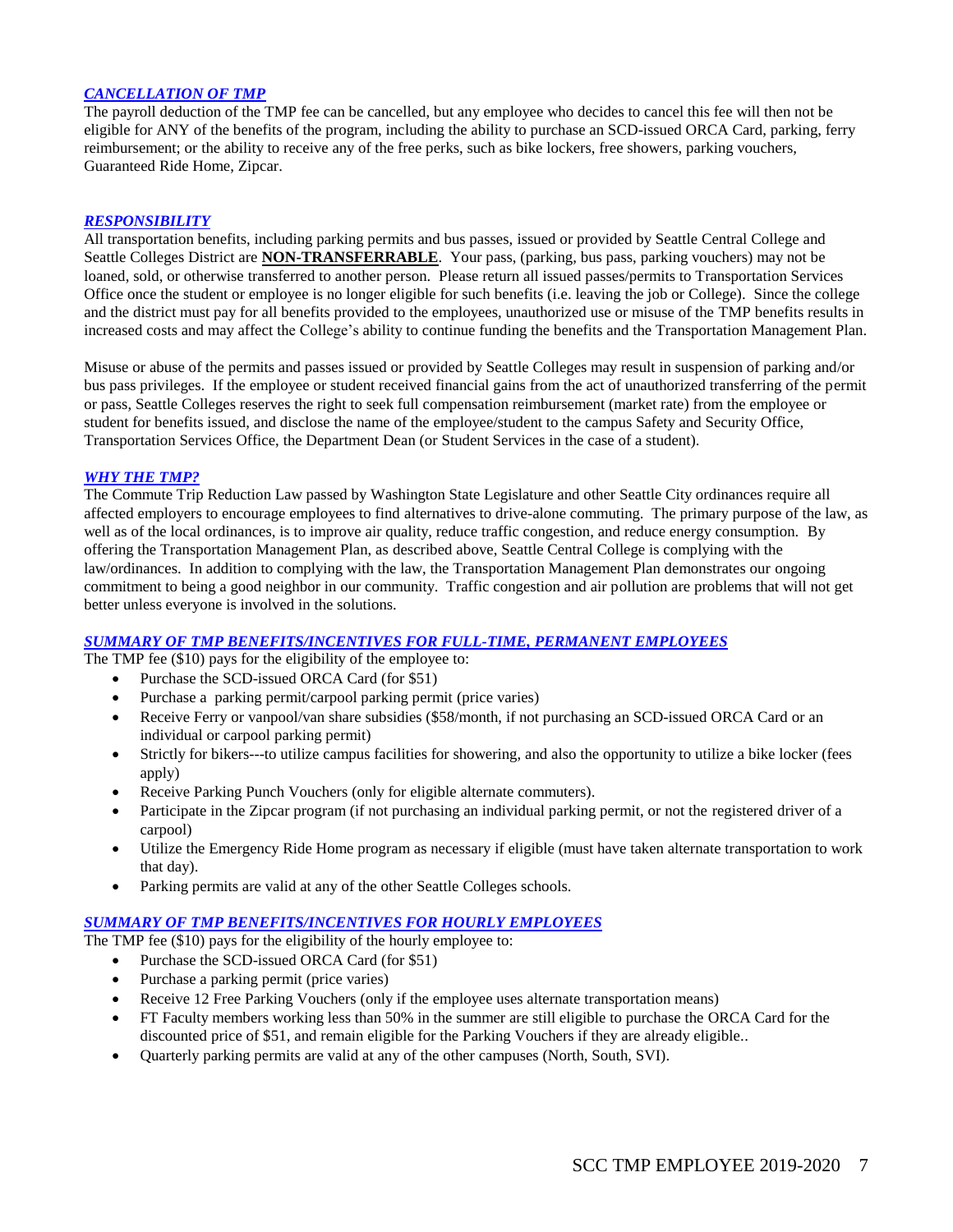#### *NEED ADDITIONAL INFORMATION?*

Employees with internet access may find additional information, including all transportation forms and fees on our website at: **[http://www.seattlecentral.edu/transportation/about.php.](http://www.seattlecentral.edu/transportation/about.php)**

If you have additional questions, please contact:

**Jeff Keever SCCC Employee Transportation Coordinator Transportation Services Office – MS 2BE1143 206-934-6932 /206-934-3202/206-934-2016/ 934-4393 206-934-3808 fax [jeff.keever@seattlecolleges.edu](mailto:jeff.keever@seattlecolleges.edu)**

#### *SIEGAL CENTER & SVI*

The SCC Transportation Management Plan contains all elements of the District-wide TMP. Siegal Center employees are entitled to all benefits available under the SCC program. For your convenience, Siegal Center employees may contact Heather Emlund **at 206-934-4114.** SVI employees may contact **Janice Melrose**, our designated on-site coordinator, at **206- 934-4941**. Please note that SVI parking permit prices are different than those for Central. Please contact Janice for more information.

#### *WEBSITES FOR ADDITIONAL TRANSPORTATION INFORMATION*

| Washington State Department of Transportation | http://www.wsdot.wa.gov                       |
|-----------------------------------------------|-----------------------------------------------|
| King County Metro                             | http://metro.kingcounty.gov/                  |
| Sound Transit                                 | http://www.soundtransit.org                   |
| Community (Snohomish) Transit                 | http://www.communitytransit.org               |
| <b>Pierce County Transit</b>                  | http://www.piercetransit.org                  |
| Carpool/Rider Match Service                   | http://www.rideshareonline.com                |
| <b>ZIPCAR</b>                                 | http://www.zipcar.com/                        |
| Kitsap Transit                                | http://www.kitsaptransit.org/                 |
| <b>Everett Transit</b>                        | http://everetttransit.org/                    |
| <b>ORCA Card</b>                              | http://www.orcacard.com/ERG-Seattle/p1 001.do |
|                                               |                                               |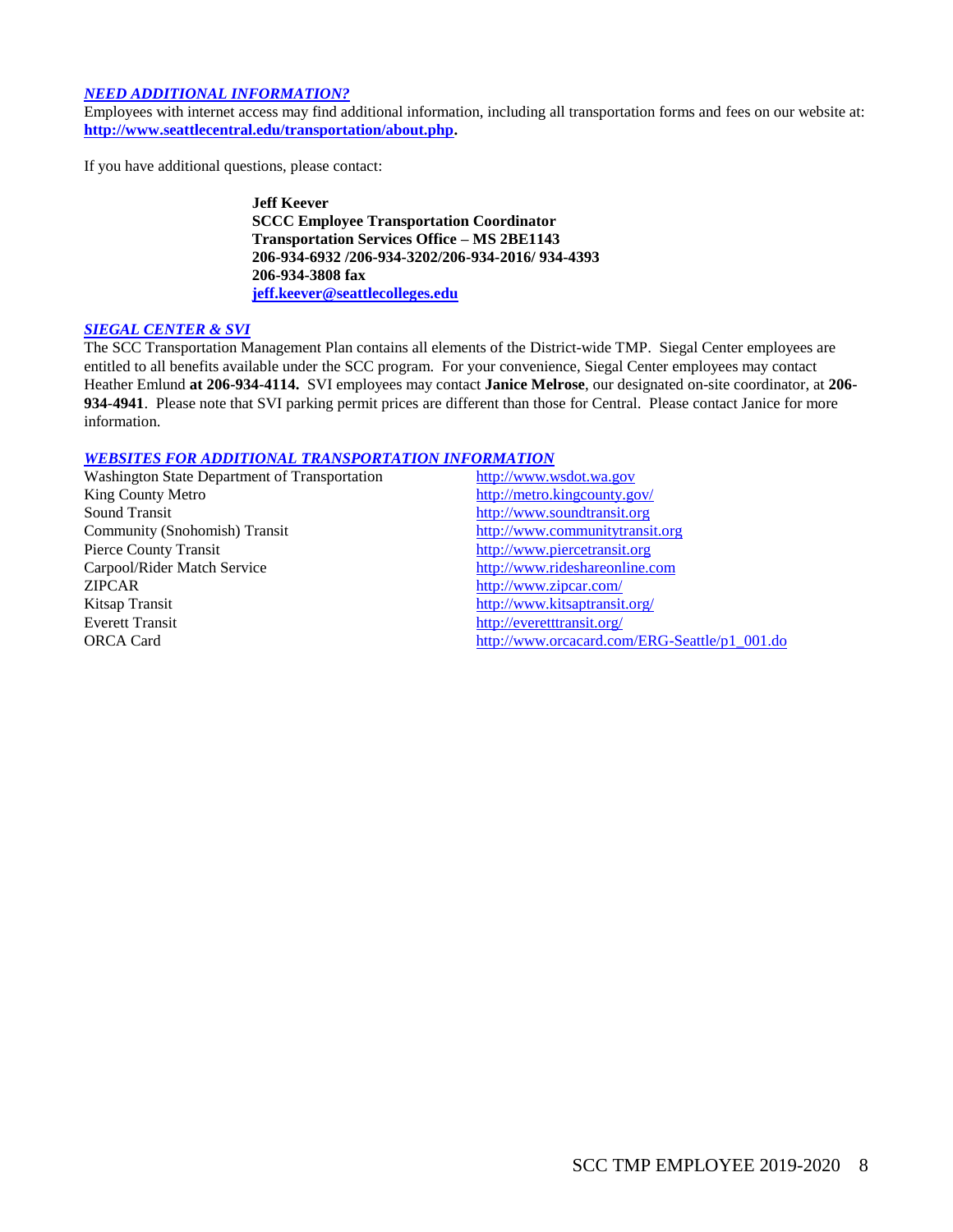# Telecommute Plan and Agreement Form

This document is intended to ensure that both the supervisor and the employee have a clear, mutual understanding of the employee's telecommuting arrangement. Each telecommuting arrangement is unique depending on the needs of the position, the supervisor, and the employee. Changes may be made at any time during the term of this agreement.

Unless otherwise specified in this document, either the supervisor or the employee may terminate the telecommuting agreement by providing a minimum of three days' written notice. This provision does not apply to telecommuting arrangements made through the disability accommodation process.

## Employee Telecommuting Information

| Employee:                       |    |
|---------------------------------|----|
| Job Title:                      |    |
| Department:                     |    |
| Supervisor:                     |    |
| Effective dates of arrangement: | to |

# Work Schedule

| Regular work schedule:                            | $\Box$ Monday<br>$\Box$ Tuesday<br>$\Box$ Wednesday | $\Box$ Thursday<br>$\Box$ Friday | $\Box$ Saturday<br>$\Box$ Sunday |
|---------------------------------------------------|-----------------------------------------------------|----------------------------------|----------------------------------|
| Work period for regular work days:                | From<br>to                                          |                                  |                                  |
| Telecommuting schedule:<br>Check days that apply. | $\Box$ Monday<br>$\Box$ Tuesday<br>$\Box$ Wednesday | $\Box$ Thursday<br>$\Box$ Friday | $\Box$ Saturday<br>$\Box$ Sunday |
| Work period for telecommuting days:               | From<br>to                                          |                                  |                                  |

## Job Duties

The general expectation for a telecommuting arrangement is that the employee will continue to effectively accomplish regular job duties, regardless of work location. If there are telecommutingspecific job duties and/or expectations, please specify them in the box below or enter N/A if not applicable.